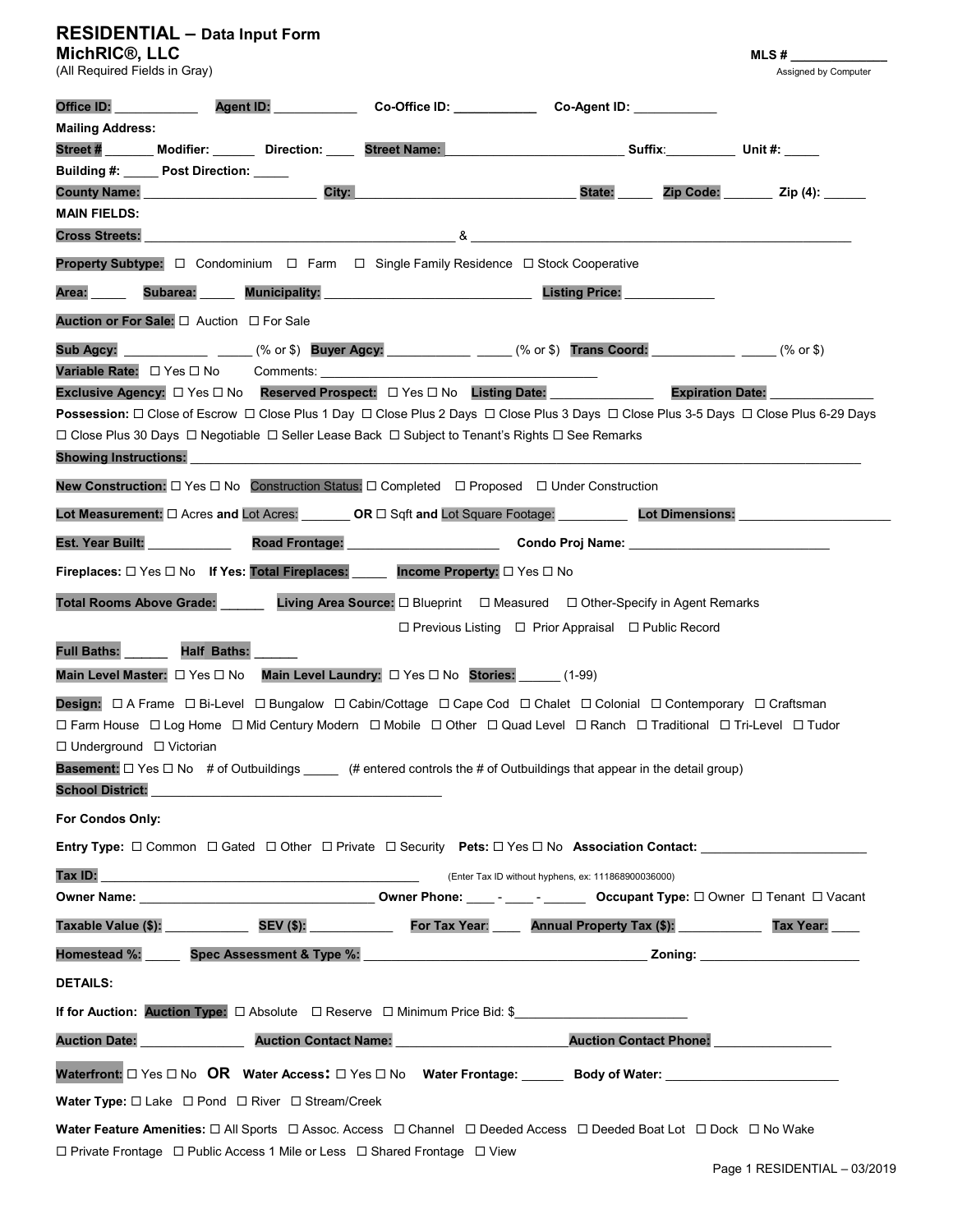### RESIDENTIAL – Data Input Form MichRIC®, LLC

(All Required Fields in Gray)

Approx. Assoc. Fee: \$\_\_\_\_\_\_\_\_ Assoc. Buy in Fee: \$\_\_\_\_\_\_\_ Assoc. Fee Payable:  $\Box$  Monthly  $\Box$  Quarterly  $\Box$  Semi-Annual  $\Box$  Annually  $\Box$  Other Assoc. Fee Includes:

Cable/Satellite Electricity Heat Lawn/Yard Care Sewer Snow Removal Trash Water None Other

Accessibility Features:  $\Box$  Yes  $\Box$  No

#### Features Available:

 $\Box$  36 in. Entrance Door  $\Box$  36 in. or + Hallway  $\Box$  42 in. or + Hallway  $\Box$  Accessible Bath Sink  $\Box$  Accessible Elect. Controls

 $\Box$  Accessible Kitchen Sink  $\Box$  Accessible M. Flr. Half Bath  $\Box$  Accessible Mn. Flr. Bdrm.  $\Box$  Accessible Mn. Flr. Full Bath  $\Box$  Chair Lift Covered Entrance Covered Ramp Grab Bar Mn. Flr Bath Lever Door Handles Low Threshold Shower No-Step Entrance

 $\Box$  Ramped Entrance  $\Box$  Rocker Light Switches

#### All Fields Are Required In The Grid – Enter 0 (zero) for none

|                         | <b>Above Grade</b> |                      | <b>Below Grade</b> |                       |
|-------------------------|--------------------|----------------------|--------------------|-----------------------|
|                         | <b>Upper Level</b> | <b>Main Level</b>    | <b>Lower Level</b> | <b>Basement Level</b> |
| # Bedrooms:             |                    |                      |                    |                       |
| # Full Baths:           |                    |                      |                    |                       |
| # Half Baths:           |                    |                      |                    |                       |
| <b>Finished Sq. Ft:</b> |                    |                      |                    |                       |
|                         |                    | <b>Total Sq. Ft:</b> |                    |                       |

Manufactured:  $\Box$  Yes  $\Box$  No

Manufactured Details:  $\Box$  Multi Section  $\Box$ Permanently Affixed  $\Box$  Single Section  $\Box$  Title Unknown  $\Box$  Titled  $\Box$  Untitled

Garage:  $\Box$  Yes  $\Box$  No

If Yes, Garage Type:  $\Box$  1  $\Box$  2  $\Box$  3  $\Box$  4  $\Box$  5  $\Box$  Attached  $\Box$  Carport  $\Box$  Detached  $\Box$  Tandem

Exterior Material:  $\Box$  Aluminum Siding  $\Box$  Block  $\Box$  Brick  $\Box$  Concrete  $\Box$  Hard/Plank/Cement Board  $\Box$  ICF (Insulated Concrete Forms)  $\Box$  Log  $\Box$ Shingle  $\Box$  Stone  $\Box$  Structural Insulated Panels (SIP)  $\Box$  Stucco  $\Box$  Vinyl Siding  $\Box$  Wood Siding  $\Box$  Other **Roof:**  $\Box$  Composition  $\Box$  Metal  $\Box$  Rubber  $\Box$  Slate  $\Box$  Stone  $\Box$  Tile  $\Box$  Wood  $\Box$  Other

Windows:  $\Box$  Bay/Bow  $\Box$  Insulated  $\Box$  Low E  $\Box$  Replacement  $\Box$  Screens  $\Box$  Skylight  $\Box$  Storms

Substructure:  $\Box$  Crawl Space  $\Box$  Daylight  $\Box$  Full Basement  $\Box$  Michigan Basement  $\Box$  Partial Basement  $\Box$  Slab  $\Box$  Walk Out  $\Box$  Other

Lot Description:  $\Box$  Adj. to Public Land  $\Box$  Corner  $\Box$  Cul-De-Sac  $\Box$  Flag Lot  $\Box$  Golf Community  $\Box$  Golf Course Frontage Leased Land Level Ravine Recreational Rolling Hills Sidewalk Tillable Wetland Area Wooded

Sewer: □ Public □ Septic System □ None

Water:  $\square$  Public  $\square$  Well  $\square$  None

Utilities Attached:  $\Box$  Cable  $\Box$  Extra Well  $\Box$  Natural Gas  $\Box$  Telephone Line

Utilities Available At Street:

 $\Box$  Broadband  $\Box$  Cable  $\Box$  Electric  $\Box$  Natural Gas  $\Box$  Public Sewer  $\Box$  Public Water  $\Box$  Storm Sewer  $\Box$  Telephone Line

Kitchen Features:

□ Breakfast Nook □ Center Island □ Desk Built-in □ Eating Area □ Garden Window □ Mud Room Access □ Pantry □ Snack Bar

#### Fireplace:

 Bathroom Den/Study Family Formal Dining Gas Log Kitchen Living Master Bedroom Other Bedroom Rec Room □ Wood □ Other

#### Additional Items:

 $\Box$  Air Cleaner  $\Box$  All Window Treatments  $\Box$  Attic Fan  $\Box$  Ceiling Fans  $\Box$  Central Vacuum  $\Box$  Ceramic Floor  $\Box$  Elevator  $\Box$  Garage Door Opener Gas/Wood Stove Generator Guest Quarters Home Warranty Hot Tub Spa Humidifier Iron Water Filter Laminate Floor  $\Box$  Laundry Chute  $\Box$  LP Tank – Owned  $\Box$  LP Tank – Rented  $\Box$  Satellite System  $\Box$  Sauna  $\Box$  Security System  $\Box$  Stone Floor Water Softener/Owned Water Softener/Rented Wet Bar Whirlpool Tub Wood Floor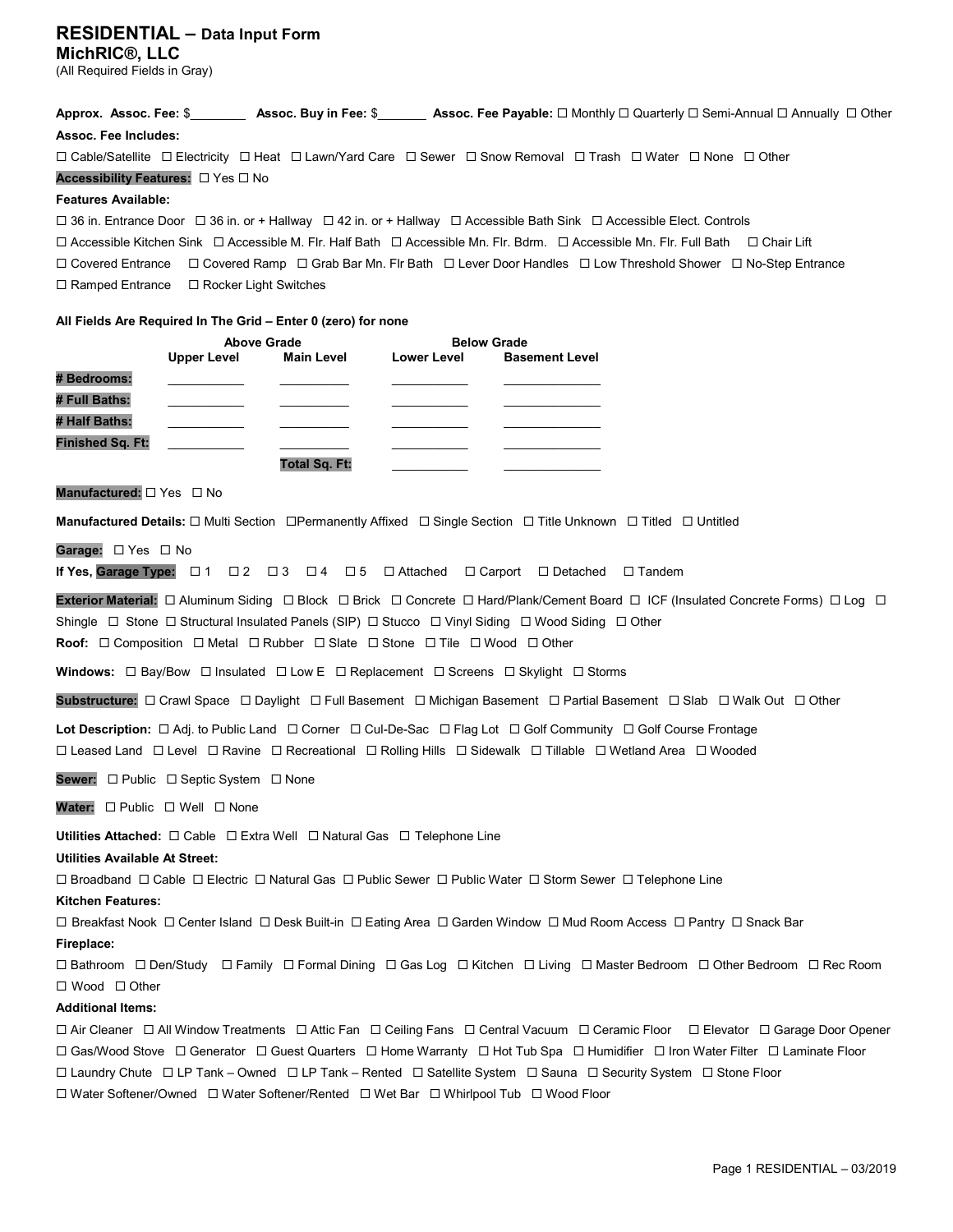## RESIDENTIAL – Data Input Form

MichRIC®, LLC (All Required Fields in Gray)

Appliances:  $\Box$  Built In Oven  $\Box$  Cook Top  $\Box$  Dishwasher  $\Box$  Dryer  $\Box$  Freezer  $\Box$  Garbage Disposal  $\Box$  Microwave  $\Box$  Oven  $\Box$  Range  $\Box$  Refrigerator  $\Box$  Trash Compactor  $\Box$  Washer Heat Source:  $\Box$  Electric  $\Box$  Geothermal  $\Box$  Natural Gas  $\Box$  Oil  $\Box$  Propane  $\Box$  Solar  $\Box$  Wood  $\Box$  None Heat Types:  $\Box$  Baseboard  $\Box$  Forced Air  $\Box$  Gravity  $\Box$  Heat Pump  $\Box$  Hot Water  $\Box$  Outdoor Furnace  $\Box$  Passive  $\Box$  Radiant  $\Box$  Space Heater  $\Box$  Steam  $\Box$  Wall Furnace  $\Box$  Wood/Pellet Furnace  $\Box$  None Air Conditioning:  $\Box$  Central  $\Box$  SEER 13 or greater  $\Box$  Wall Unit  $\Box$  Window Unit Water Heater:  $\Box$  Electric  $\Box$  Natural Gas  $\Box$  Oil  $\Box$  Propane  $\Box$  Solar  $\Box$  Tankless  $\Box$  None  $\Box$  Other – See Remarks Ext. Features:  $\Box$  3 Season Rm  $\Box$  Deck(s)  $\Box$  Fenced Back  $\Box$  Gazebo  $\Box$  Patio  $\Box$  Play Equip.  $\Box$  Porch(es)  $\Box$  Scrn Porch  $\Box$  Tennis Court Landscape:  $\Box$  Décor Fence  $\Box$  Décor Pond  $\Box$  Flower Garden  $\Box$  Fountain  $\Box$  Fruit Trees  $\Box$  Garden Area  $\Box$  Ground Cover  $\square$  Shrubs/Hedges  $\square$  Terraced Yard  $\square$  Underground Sprinkler  $\square$  Waterfall Pool: Cabana Indoor Outdoor/Above Outdoor/Inground Outbuilding 1 Description:  $\Box$  Barn  $\Box$  Boat House  $\Box$  Greenhouse  $\Box$  Guest House  $\Box$  Hangar  $\Box$  Pole Barn  $\Box$  Stable  $\Box$  Storage Shed  $\Box$  Other Outbuilding 1: Dimensions: \_\_\_\_\_\_\_\_\_\_\_\_\_\_\_\_\_\_\_\_\_\_\_\_ SqFt: \_\_\_\_\_\_\_\_\_\_\_\_\_ Ceiling Height: \_\_\_\_\_ Door Height \_\_\_\_\_ Outbuilding 1 Floor Type: Concrete Dirt Stone Wood **Outbuilding 1 Features:**  $\Box$  Electric  $\Box$  Water  $\Box$  Bathroom  $\Box$  Heated  $\Box$  Insulated Outbuilding 2 Description:  $\Box$  Barn  $\Box$  Boat House  $\Box$  Greenhouse  $\Box$  Guest House  $\Box$  Hangar  $\Box$  Pole Barn  $\Box$  Stable  $\Box$  Storage Shed  $\Box$  Other Outbuilding 2: Dimensions: \_\_\_\_\_\_\_\_\_\_\_\_\_\_\_\_\_\_\_\_\_\_\_ SqFt: \_\_\_\_\_\_\_\_\_\_\_\_\_ Ceiling Height: \_\_\_\_\_ Door Height \_\_\_\_\_ Outbuilding 2 Floor Type:  $\square$  Concrete  $\square$  Dirt  $\square$  Stone  $\square$  Wood **Outbuilding 2 Features:**  $\Box$  Electric  $\Box$  Water  $\Box$  Bathroom  $\Box$  Heated  $\Box$  Insulated Driveway: Easement Paved Shared Paved Shared Unpaved Unpaved Street Type:  $\Box$  Easement  $\Box$  Paved  $\Box$  Private  $\Box$  Public  $\Box$  Seasonal  $\Box$  Unpaved Association Amenities: Airport Landing Strip Baseball Diamond Beach Area Cable TV Campground Club House Detached Unit End Unit □ Fitness Center □ Golf Membership □ Hot Tub □ Interior Unit □ Library □ Meeting Room □ Pets Allowed □ Playground

 Pool – Outdoor Pool – Indoor Restaurant/Bar Sauna Security Skiing Storage Tennis Other Boat Launch Mineral Rights:  $\Box$  Available  $\Box$  No  $\Box$  Partial  $\Box$  Yes  $\Box$  Unknown

Terms Available:  $\Box$  Assumable  $\Box$  Cash Only  $\Box$  Cash/Conventional  $\Box$  FHA  $\Box$  Land Contract  $\Box$  Lease w/option  $\Box$  MSHDA  $\Box$  Purchase Money Mtg.  $\Box$  Rural Development  $\Box$  VA  $\Box$  Other

Sale Conditions:  $\Box$  REO/Bank Owned  $\Box$  Short Sale Possible  $\Box$  None  $\Box$  Other

Green Features Section: (For a glossary of the Green terms go to www.greenresourcecouncil.org/glossary.cfm)

Property Has Green Features and the Seller's Green Disclosure Statement is Attached to the Listing on the MLS?  $\Box$  Yes  $\Box$  No

Green Energy Efficiency:  $\Box$  Chemical Free Insulation  $\Box$  Energy Efficient Windows  $\Box$  Energy Star Appliance(s)

Energy Star Rated Ext. Material(s) Natural Day Lighting Windows Thermal Mass Construction Other – See Remarks

Indoor Environmental Quality:  $\Box$  Low Flow Toilet(s)  $\Box$  Low or No VOC Finishes  $\Box$  Recycled/locally Sourced Materials  $\Box$  Sustainable Flooring  $\Box$  Other – See Remarks

Exterior Water Conservation:  $\Box$  Drought-resistant Landscape  $\Box$  Rain Water Collection

Renewable Heating/Cooling:  $\Box$  Active Solar  $\Box$  Energy Star Rated A/C  $\Box$  Energy Star Rated Heat  $\Box$  GeoThermal  $\Box$  In Floor Radiant Heat  $\Box$  Passive Solar  $\Box$  Programmable Thermostat  $\Box$  Solar Electricity  $\Box$  Windmill  $\Box$  Other – See Remarks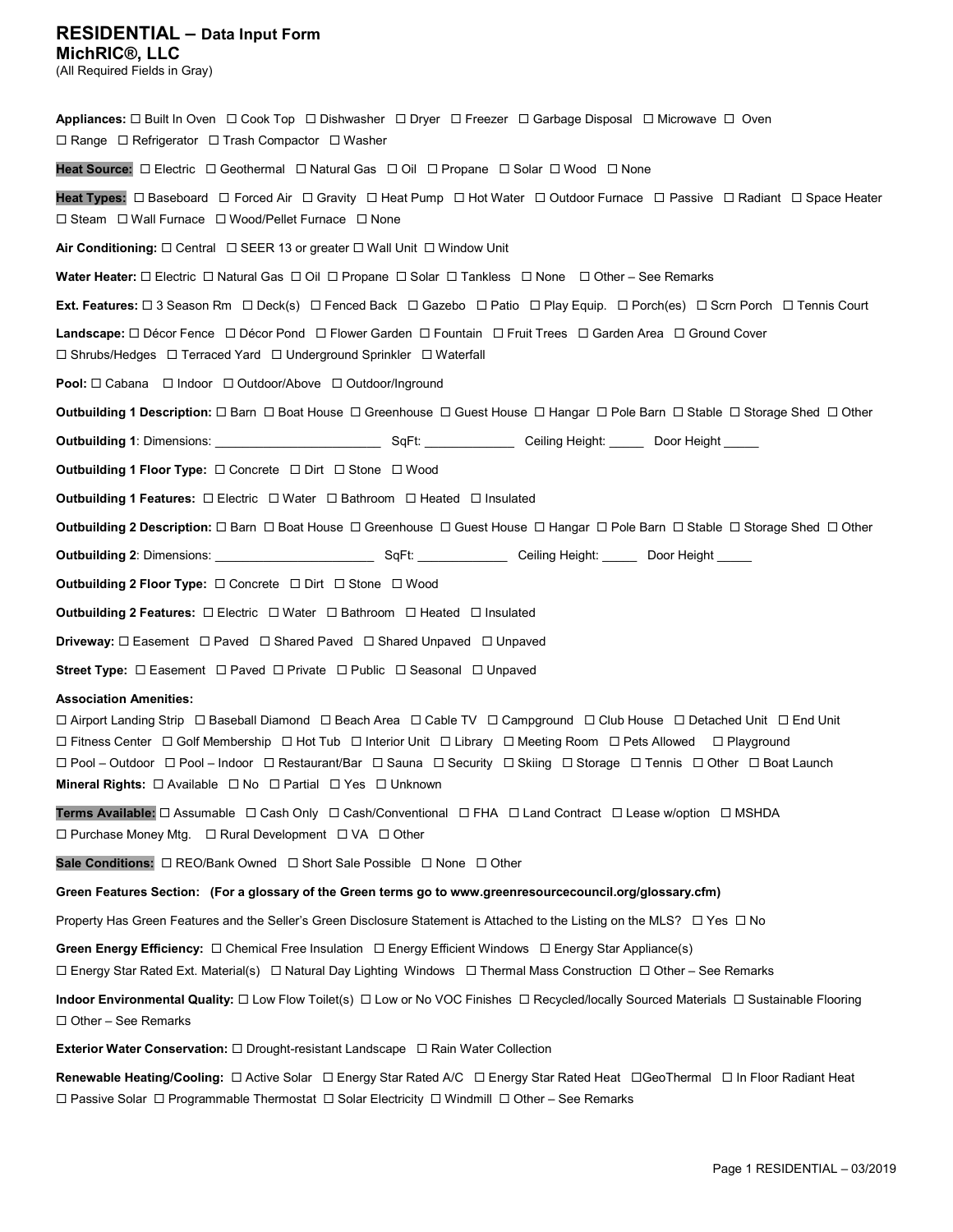### RESIDENTIAL – Data Input Form MichRIC®, LLC

(All Required Fields in Gray)

| the listing in the MLS.)<br>Year Certified __________                                                                                                                                                                                                                                                                                                                                                                                                                                                                                                                                                                                                                                                                                                                                                                                                                                                  | Green Certifications/Rating: $\Box$ Yes $\Box$ No: (If "Yes", it requires the Certificate of Certification/Rating Documentation to be an attached document to |  |  |  |  |                                                     |                                |
|--------------------------------------------------------------------------------------------------------------------------------------------------------------------------------------------------------------------------------------------------------------------------------------------------------------------------------------------------------------------------------------------------------------------------------------------------------------------------------------------------------------------------------------------------------------------------------------------------------------------------------------------------------------------------------------------------------------------------------------------------------------------------------------------------------------------------------------------------------------------------------------------------------|---------------------------------------------------------------------------------------------------------------------------------------------------------------|--|--|--|--|-----------------------------------------------------|--------------------------------|
| Energy Star Qualified Rating #: 01 02 03 04 05 06 0 All                                                                                                                                                                                                                                                                                                                                                                                                                                                                                                                                                                                                                                                                                                                                                                                                                                                |                                                                                                                                                               |  |  |  |  |                                                     |                                |
| LEED for Neighborhood Development: □ Certified □ Silver □ Platinum                                                                                                                                                                                                                                                                                                                                                                                                                                                                                                                                                                                                                                                                                                                                                                                                                                     |                                                                                                                                                               |  |  |  |  |                                                     |                                |
| LEED for Homes: □ Certified □ Gold □ Platinum □ Silver<br>National Green Building Standard: □ Bronze □ Emerald □ Gold □ Silver<br>NAHB Model Green Home Building Guidelines: □ Bronze □ Gold □ Silver                                                                                                                                                                                                                                                                                                                                                                                                                                                                                                                                                                                                                                                                                                  |                                                                                                                                                               |  |  |  |  |                                                     |                                |
|                                                                                                                                                                                                                                                                                                                                                                                                                                                                                                                                                                                                                                                                                                                                                                                                                                                                                                        |                                                                                                                                                               |  |  |  |  |                                                     |                                |
|                                                                                                                                                                                                                                                                                                                                                                                                                                                                                                                                                                                                                                                                                                                                                                                                                                                                                                        |                                                                                                                                                               |  |  |  |  | Home Energy Rating System - HERS Index# Year Rated: | Indoor Air Quality: □ Yes □ No |
| <b>ROOMS:</b>                                                                                                                                                                                                                                                                                                                                                                                                                                                                                                                                                                                                                                                                                                                                                                                                                                                                                          |                                                                                                                                                               |  |  |  |  |                                                     |                                |
| Room Dimensions: For Levels Use: B-Basement L-Lower M-Main U-Upper<br>Level Comments (40 characters)<br>Kitchen:<br>Dining Area:<br>Family Room:<br>Living Room:<br>Recreation:<br>Den/Study:<br>Laundry:<br>$\frac{1}{2}$ x $\frac{1}{2}$ $\frac{1}{2}$ $\frac{1}{2}$ $\frac{1}{2}$ $\frac{1}{2}$ $\frac{1}{2}$ $\frac{1}{2}$ $\frac{1}{2}$ $\frac{1}{2}$ $\frac{1}{2}$ $\frac{1}{2}$ $\frac{1}{2}$ $\frac{1}{2}$ $\frac{1}{2}$ $\frac{1}{2}$ $\frac{1}{2}$ $\frac{1}{2}$ $\frac{1}{2}$ $\frac{1}{2}$ $\frac{1}{2}$ $\frac{1}{2}$<br>Mstr. Bdrm:<br>$\frac{1}{2}$ $\frac{1}{2}$ $\frac{1}{2}$ $\frac{1}{2}$ $\frac{1}{2}$ $\frac{1}{2}$ $\frac{1}{2}$ $\frac{1}{2}$ $\frac{1}{2}$ $\frac{1}{2}$ $\frac{1}{2}$ $\frac{1}{2}$ $\frac{1}{2}$ $\frac{1}{2}$ $\frac{1}{2}$ $\frac{1}{2}$ $\frac{1}{2}$ $\frac{1}{2}$ $\frac{1}{2}$ $\frac{1}{2}$ $\frac{1}{2}$ $\frac{1}{2}$<br>Mstr. Bath:<br>Bathroom 1: | Comments (40 characters)<br>Level                                                                                                                             |  |  |  |  |                                                     |                                |
| <b>EXPORT:</b>                                                                                                                                                                                                                                                                                                                                                                                                                                                                                                                                                                                                                                                                                                                                                                                                                                                                                         |                                                                                                                                                               |  |  |  |  |                                                     |                                |
|                                                                                                                                                                                                                                                                                                                                                                                                                                                                                                                                                                                                                                                                                                                                                                                                                                                                                                        | Public Viewable: □ Yes □ No Show Address to Public: □ Yes □ No Show AVM to Public: □ Yes □ No VOW Public Comments: □ Yes □ No                                 |  |  |  |  |                                                     |                                |

Send to: REALTOR.com:  $\Box$  Yes  $\Box$  No MichRIC:  $\Box$  Yes  $\Box$  No

| Marketing Remarks (Maximum of 800 Characters) These will appear on the Internet |  |  |  |  |
|---------------------------------------------------------------------------------|--|--|--|--|
|                                                                                 |  |  |  |  |
|                                                                                 |  |  |  |  |
|                                                                                 |  |  |  |  |
|                                                                                 |  |  |  |  |
|                                                                                 |  |  |  |  |
|                                                                                 |  |  |  |  |
|                                                                                 |  |  |  |  |
|                                                                                 |  |  |  |  |
|                                                                                 |  |  |  |  |
|                                                                                 |  |  |  |  |
|                                                                                 |  |  |  |  |
|                                                                                 |  |  |  |  |
|                                                                                 |  |  |  |  |
|                                                                                 |  |  |  |  |
|                                                                                 |  |  |  |  |
|                                                                                 |  |  |  |  |
|                                                                                 |  |  |  |  |
|                                                                                 |  |  |  |  |
|                                                                                 |  |  |  |  |
|                                                                                 |  |  |  |  |
|                                                                                 |  |  |  |  |
|                                                                                 |  |  |  |  |
|                                                                                 |  |  |  |  |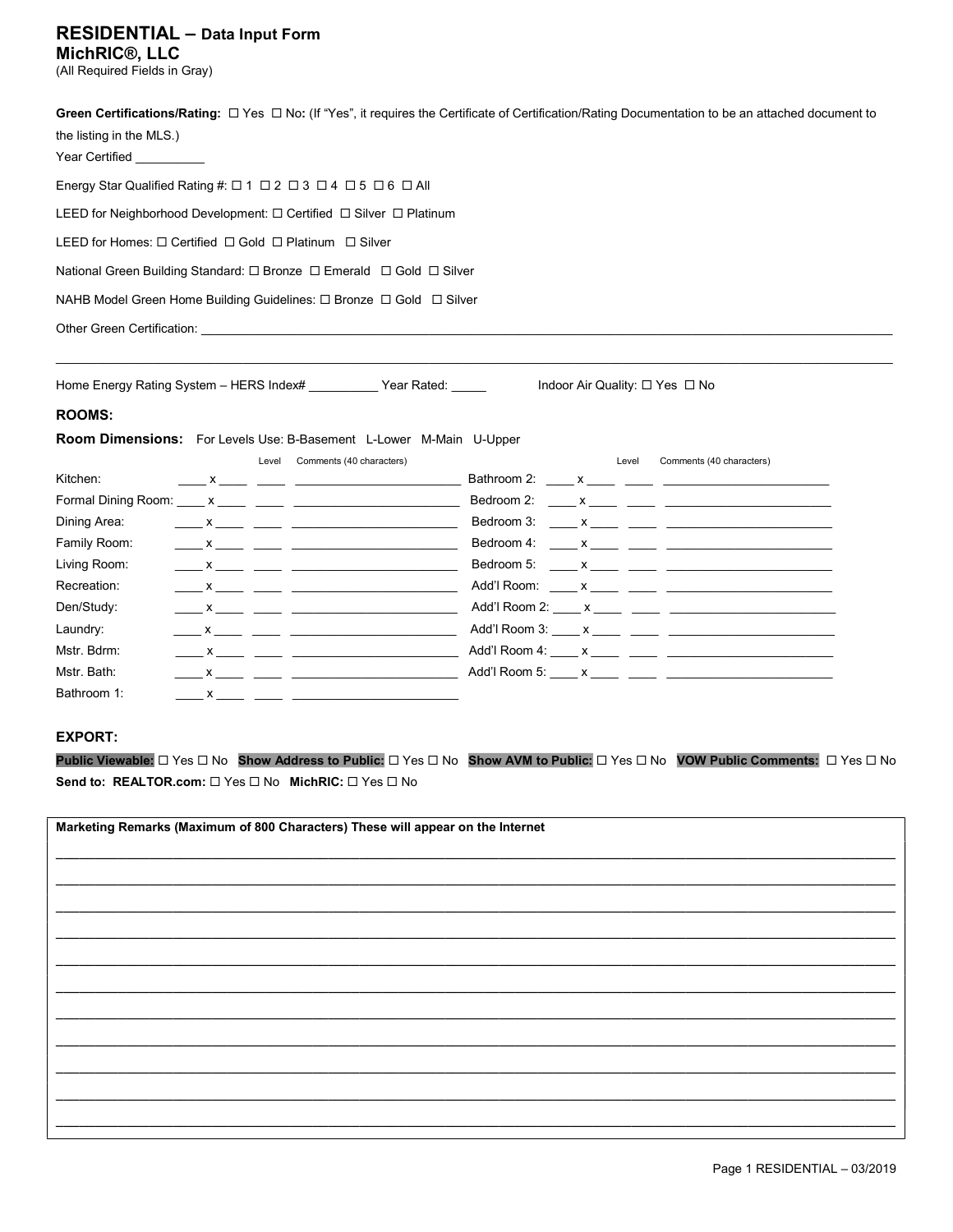### **RESIDENTIAL - Data Input Form** MichRIC<sup>®</sup>, LLC

(All Required Fields in Gray)

| Supplement Remarks (Maximum of 10,000 Characters) These will appear as "more" at the end of Marketing Remarks and as a separate requested page when printing reports. Attach an additional page if necessary. |  |  |  |  |
|---------------------------------------------------------------------------------------------------------------------------------------------------------------------------------------------------------------|--|--|--|--|
|                                                                                                                                                                                                               |  |  |  |  |
|                                                                                                                                                                                                               |  |  |  |  |
|                                                                                                                                                                                                               |  |  |  |  |
|                                                                                                                                                                                                               |  |  |  |  |
|                                                                                                                                                                                                               |  |  |  |  |
|                                                                                                                                                                                                               |  |  |  |  |
|                                                                                                                                                                                                               |  |  |  |  |
|                                                                                                                                                                                                               |  |  |  |  |
|                                                                                                                                                                                                               |  |  |  |  |
|                                                                                                                                                                                                               |  |  |  |  |
|                                                                                                                                                                                                               |  |  |  |  |
|                                                                                                                                                                                                               |  |  |  |  |
|                                                                                                                                                                                                               |  |  |  |  |
|                                                                                                                                                                                                               |  |  |  |  |
|                                                                                                                                                                                                               |  |  |  |  |

**Directions to Property (Maximum of 400 Characters)** 

Agent-Only Remarks (Maximum of 500 Characters)